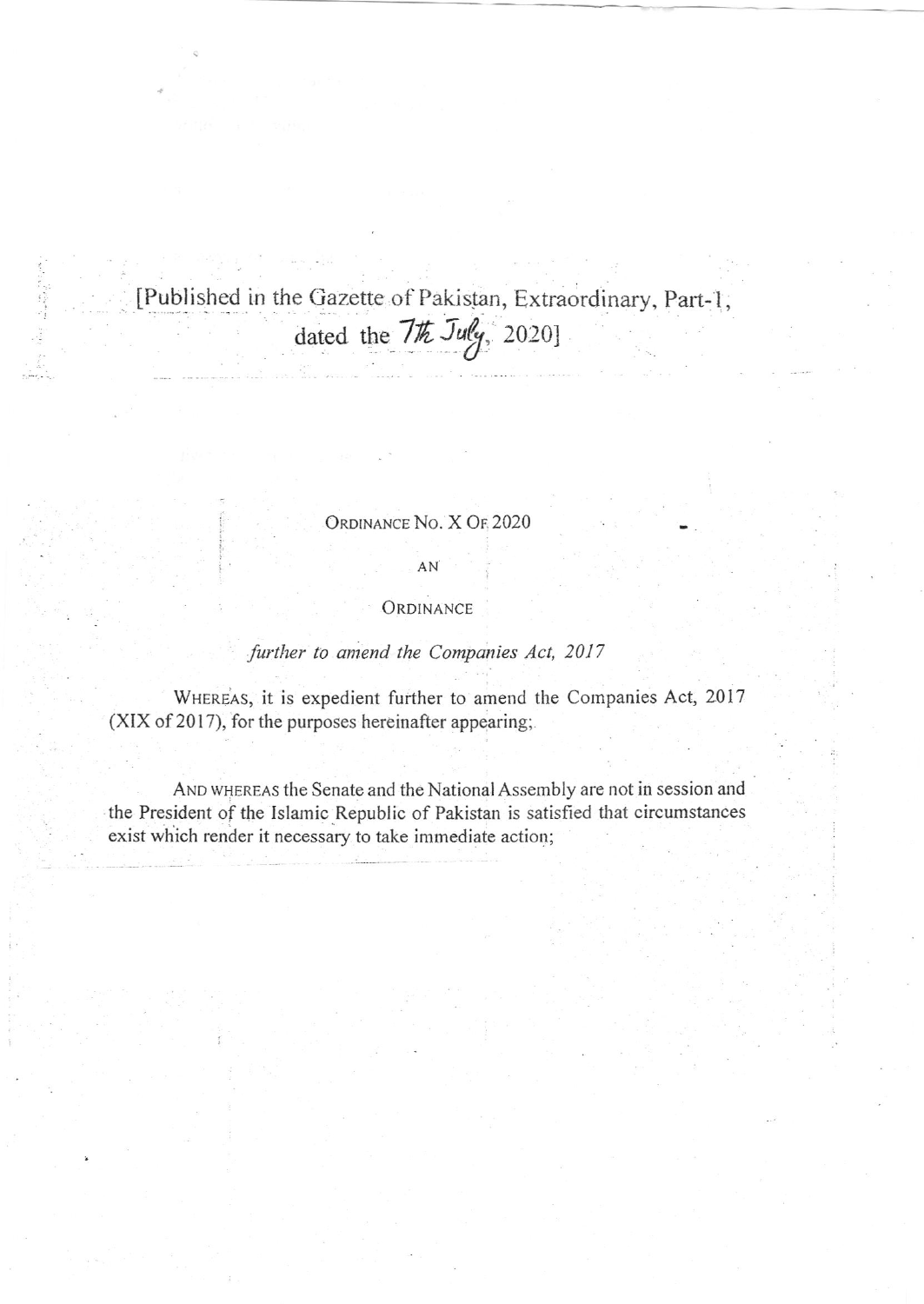Now, THEREFORE, in exercise of the powers conferred by clause (1) of Article 89 of the Constitution of the Islamic Republic of Pakistan, the President of the Islarnic Republic of Pakistan is pleased to make and promulgato the following Ordinance:-

1. Short title and commencement. (1) This Ordinance shall be called the Companies (Second Amendment) Ordinance, 2020.

(2) It shall come into force at once and shall be deeried to have come in to force on the 30th April, 2020.

2. Amendment of section 172, Act XIX of 2017.—In the Companies Act. 2017 (XIX of 2017), hereinafter called as the said Act, in section 172, in  $sub-section (1)$ ,---

- (a) after clause (1), the following new clause shall be inserted, namely:—
	- $\degree$ (m) the person has entered into a plea bargain arrangement with the National Accountability Bureau or any other regulatory body;";
- (b) in clause (n), for full stop at the end a semi-colon and the word "or" shall be substituted; and thereafter the following new clause shall be added, namely:-
	- '{o) that it is expedient in the public interest so to do.".

3. Insertion of section 181, Act XIX of 2017.—In the said Act, after section 180, the following new section shall be added, namely:-

- "181. Protection to independent and non-executive directors.-  $(1)$  Notwithstanding anything contained in this Act--
	- (a) an independent director; and
	- $(b)$  a non-executive director;

shall be held liable, only in respect of such acts of omission or commission by a listed company or a public sector company which had occurred with his knowledge, attributable through board processes, and with his consent or connivance or where he had not acted diligently.

(2) For the purpose of this section a non-executive director means, a person on the board of the company who-

> $\hat{2}$ /-